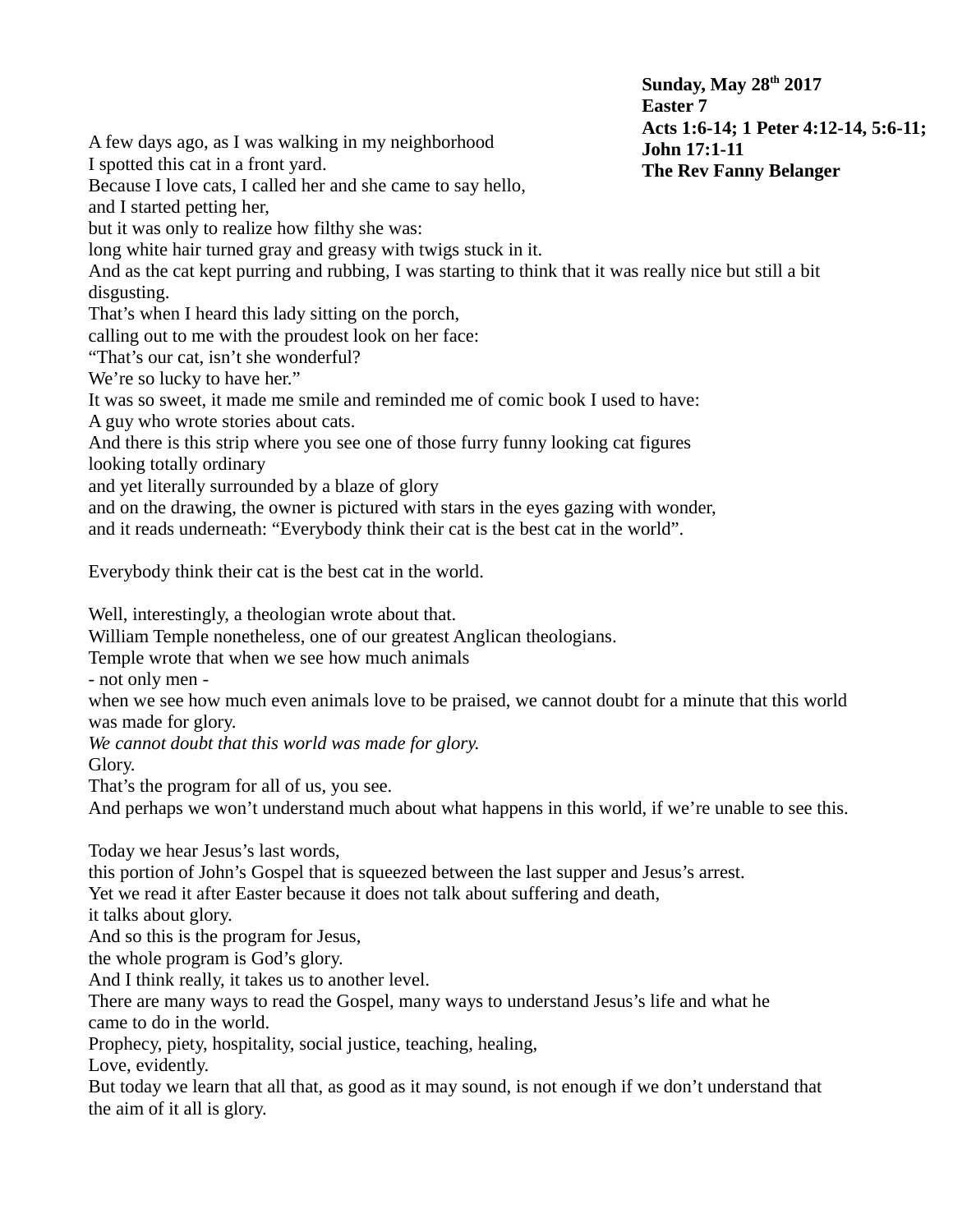Glory.

Now this is a dangerous word, isn't it? Good Christians use to think glory is the reverse of humility, and if we long for glory, it will necessarily be *vain* glory. A glory that will cast shadow on God's glory, *to God only be the glory*. But the problem is if we reject glory as such a bad thing for us, how do we get a chance to understand how good is God's glory? And we have to acknowledge: we want glory. We wish to be known, to be seen.

We wish to be remembered.

At the face of the whole world or just with our own circle of friends,

we often long for our *fifteen minutes of fame*, don't we?

And yes it can be superficial, sometimes narcissist,

but if we hold back our judgment for a while, and look deeper than that – what does it say about us? Well, I think Temple was very right, I think it says:

We don't only need to be appreciated,

It's even not enough to be loved.

We want to feel special.

And as I was reading this Gospel I thought well maybe, maybe there is nothing wrong about it,

because maybe, like cats already know,

we are truly meant for glory.

Let me tell you a story.

I was with a group of volunteers, and we were talking about a clothes donation we had.

We had been giving away stuff for the winter to the homeless, and we talked about this very annoying lady who absolutely wanted a coat when she already had one.

And most of the volunteers were indignant: Wasn't it good enough she had a warm coat?

But another volunteer in the group interrupted us and said:

*I think she wanted this one just because it was pretty.*

And she added: *Well, isn't it right for a woman to want to be pretty, even though she is homeless? Isn't it right to think that it's not enough to receive charity, but to want a treat?* It reminded me of a line in a movie I like.

This guy is buying a present for Christmas to his mistress and he asks her

what she needs

to which she replies *I don't want something I need, I want something I want*.

Yes, we want special and unique,

and so often as Christians we won't go beyond

polite appreciation and welcome.

Well, it's great to be appreciated and welcomed

but how many people are dying deep inside, because nobody ever make them feel special? Parents, spouses, children.

It's not enough that they love us, we want to have a unique place in their lives. Is a lack of humility, or is what love is really about?

Well, when I hear the Gospel today, I can't help thinking: Love is to be known as unique. Love is about glory.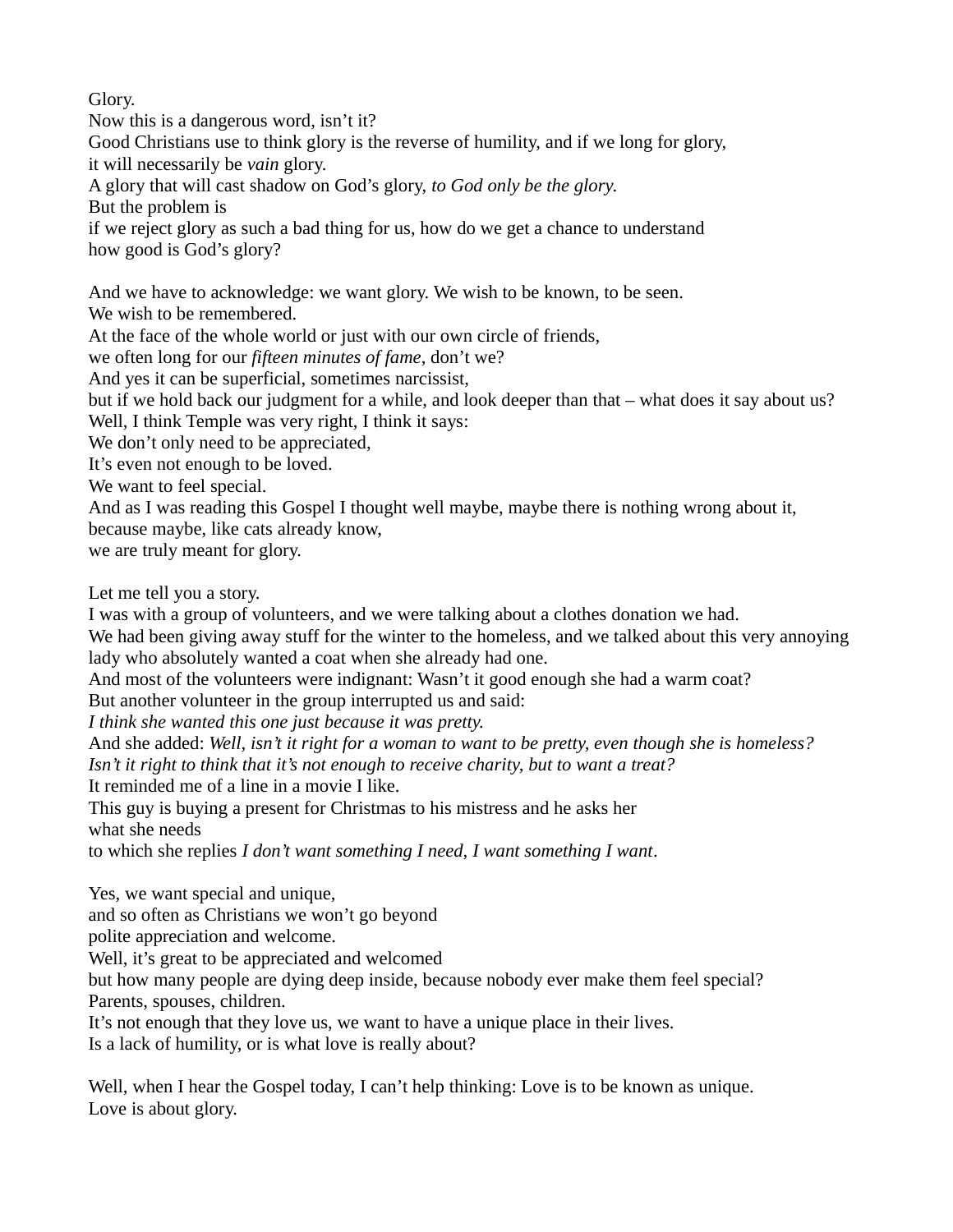So what is it that we don't get about glory?

We think about it in terms of competition, exclusion and domination.

We think that the glory of one casts shadow on others.

If we glorify somebody, then it has to mean we downplay or condemn someone else.

Actually, this is just what we do, including when we read John's Gospel.

John's Gospel describes very well the close relationships Jesus had with his disciples,

and how Jesus did not only love them, but honored them, calling them by names,

made them feel special

(As he did when he washed their feet on this last supper).

But each time Jesus says something special for his disciples, we conclude that

it excludes those who aren't friends.

If Jesus promises eternal life to those who know him,

then we conclude it must mean that those who don't know Jesus will go to hell.

Well, when we wish well to our close ones, does it mean we wish ill to the other ones?

I think it's the other way around.

The more you love the ones you love, the more your heart should become open to other people as well. Love does not cast shadows on love.

Glory should not cast shadows on glory.

Do you really think we can hinder God's glory?

So what's the problem when we think about glory?

The problem is that we think about glory in terms of fame.

Well to glorify is indeed to make known, but it's not about fame, it's about revelation.

It's about Revelation.

Jesus tells us that he came into the world to reveal God's glory, to make God's name known, and that God's glory is his glory,

and that we are all one in this glory.

His glory is God's glory is our glory.

We are all made for glory, and each one of our blaze of glory instead of casting shadow on others should illuminate and reveal them.

In the Apostles' Creed, we mention the *Communion of Saints,* well, that's what it's all about.

Through God, revealing each others' uniqueness, beauty and goodness.

A few centuries ago, we used to think that the earth was the center of the universe.

Then we thought it was the sun.

Modern physics revealed to us that there is no center to the universe

or better, that actually everywhere is the center of the universe.

Well, I think this is the eye of God.

God has no peripheral vision.

God only sees centers, best, special and unique.

Each one of us is at the center, for real.

When you come close to Christ, you discover you belong

You are one, only, one with him and also one for him

not only pardoned and accepted as we so often preach, but

irreplaceable, longed for, desired, exalted.